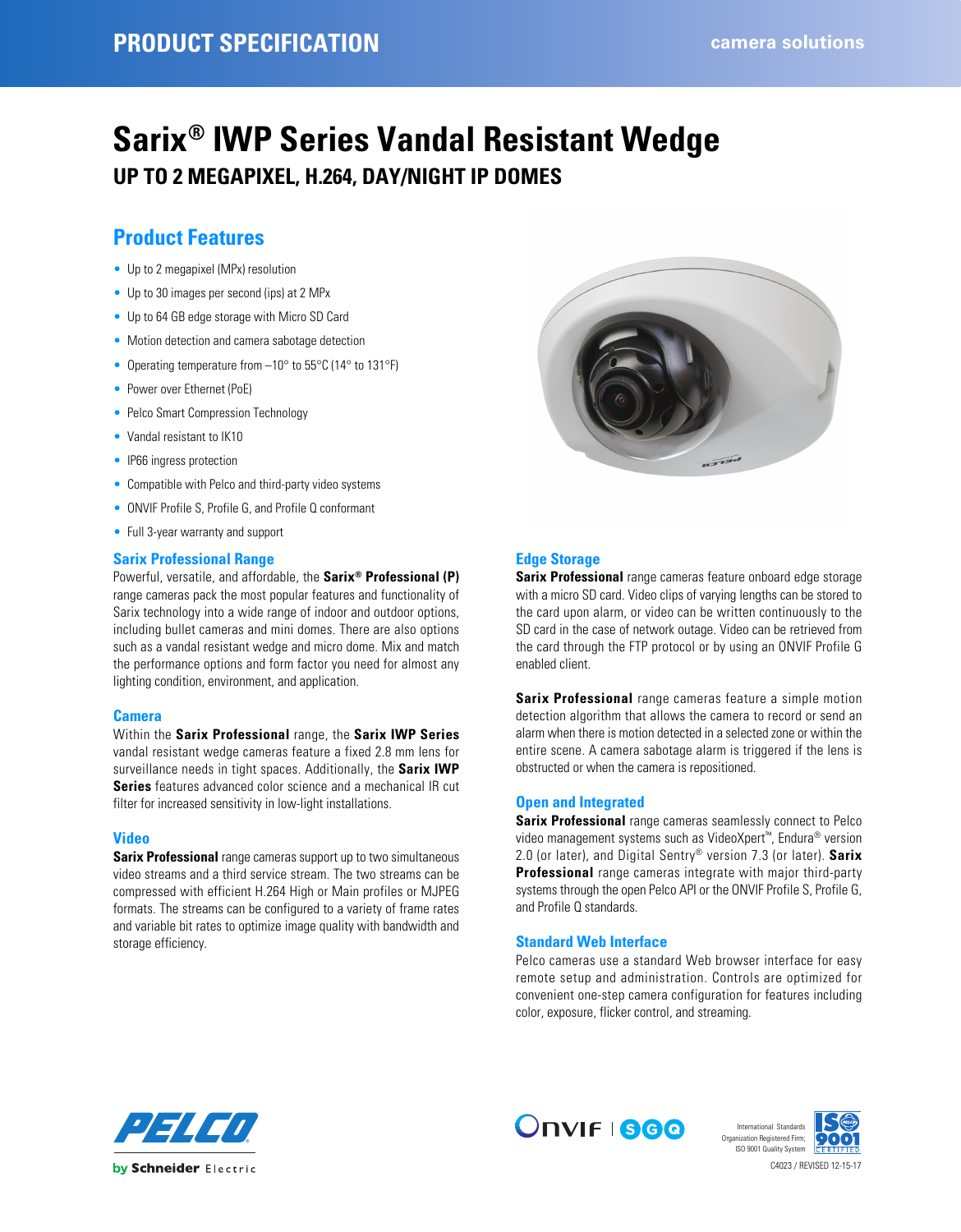## **BACK BOX FEATURES**

*VALUES IN PARENTHESES ARE INCHES; ALL OTHERS ARE CENTIMETERS.*





#### **Surface Mount**

- RAL 9003
- IP66 Ingress Protection
- IK10 (20J) Impact Resistance

## **CAMERA**

**Imaging Device** 

Imager Type Imager Readout Electronic Shutter Range

Wide Dynamic Range White Balance Range Noise Reduction

Minimum Illumination

| <b>MPx</b>                                                                                                                                                      | Sensor                                   | <b>Maximum Resolution</b> |
|-----------------------------------------------------------------------------------------------------------------------------------------------------------------|------------------------------------------|---------------------------|
| 2 MPx                                                                                                                                                           | $1/2.8$ -inch                            | 1920 x 1080 (2 MPx)       |
| 1 MPx                                                                                                                                                           | $1/3$ -inch                              | 1280 x 960 (1.2 MPx)      |
| CMOS<br>Progressive scan<br>$1/5 \sim 1/30,000$ sec (1 MPx),<br>$1/5 \sim 1/25,000$ sec (2 MPx)<br>$2.000^\circ$ to $10,000^\circ$ K<br>Yes (ON/OFF selectable) | 75 dB, 90 dB (Backlight Compensation On) |                           |

| <b>MP</b> <sub>x</sub> | <b>Sensitivity</b> | Color           |            | <b>Mono</b>     |            |
|------------------------|--------------------|-----------------|------------|-----------------|------------|
|                        |                    | $33 \text{ ms}$ | 200 ms     | $33 \text{ ms}$ | 200 ms     |
| 2 MPx                  | f/1.8              | $0.25$ lux      | $0.02$ lux | $0.10$ lux      | $0.01$ lux |
| 1 MPx                  | f/1.8              | $0.05$ lux      | $0.02$ lux | $0.10$ lux      | $0.01$ lux |

Mechanical IR Cut Filter Signal to Noise Ratio

#### **LENS**

Lens Type Built-in; fixed Focal Length f/1.8, 2.8 mm

Field of View\*

| Yes (AUTO/MANUAL selectable), with different set points on lux |  |  |
|----------------------------------------------------------------|--|--|
| ≥50 dB                                                         |  |  |

| Lens             | Angle of<br>View | 1 MP <sub>x</sub> | 2 MPx           |
|------------------|------------------|-------------------|-----------------|
| $2.8 \text{ mm}$ | Diagonal         | $128^\circ$       | $132.8^\circ$   |
|                  | Horizontal       | $98^\circ$        | $115.1^{\circ}$ |
|                  | Vertical         | $73.5^\circ$      | $64^\circ$      |

\*Field of view may vary with changes in resolution settings.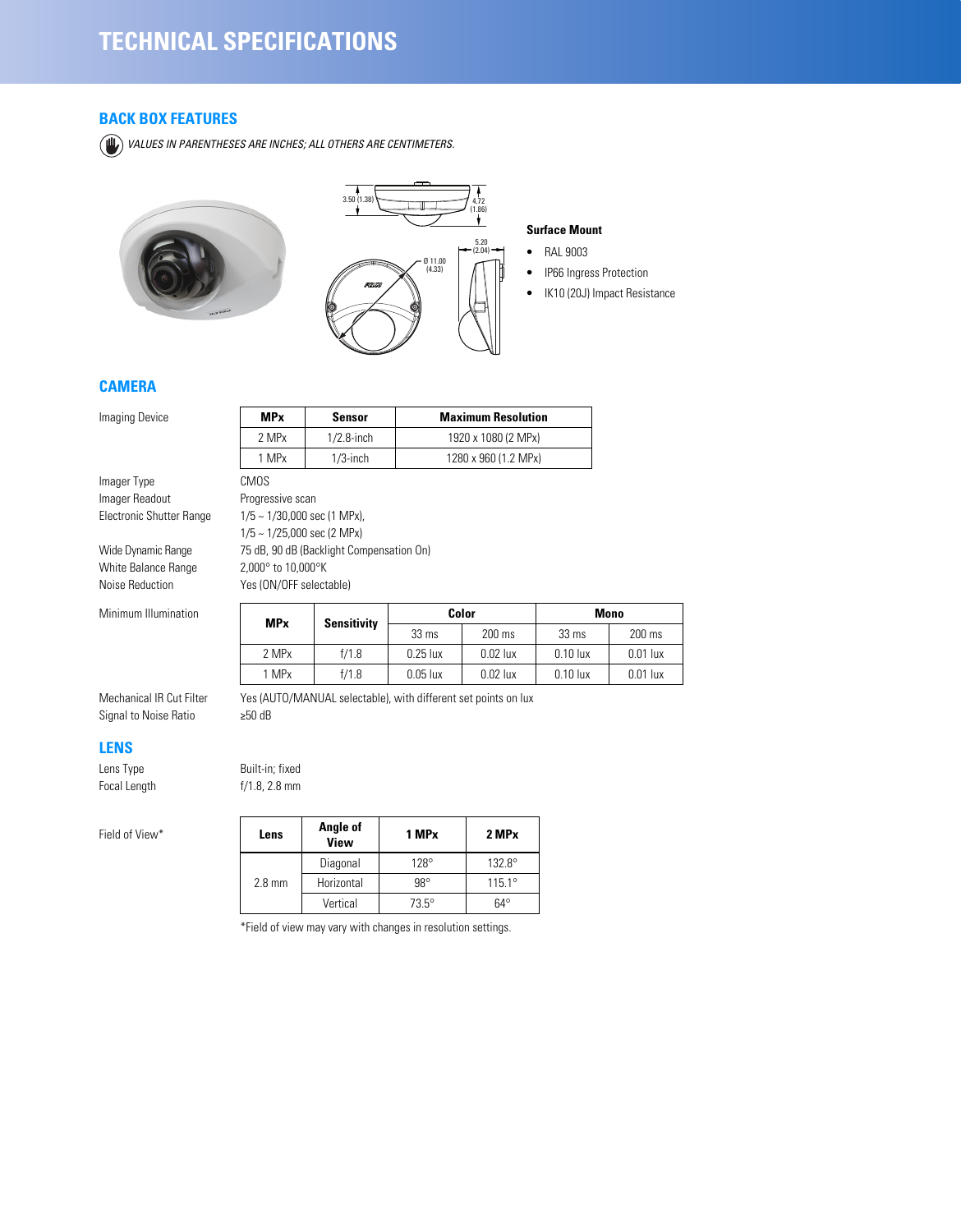## **TECHNICAL SPECIFICATIONS**

## **VIDEO**

**Available Resolutions** 

Video Streams Up to 2 simultaneous streams, plus service stream; the secondary stream is variable based on the setup of the primary stream Video Overlay Camera name, time, date, and customizable text with multiple supported languages

| <b>MP</b> <sub>x</sub> | Width | <b>Height</b> | <b>Aspect Ratio</b> |
|------------------------|-------|---------------|---------------------|
| 2.1                    | 1920  | 1080          | 16:9                |
| 1.9                    | 1600  | 1200          | 4:3                 |
| 1.2                    | 1280  | 960           | 4:3                 |
| 0.9                    | 1280  | 720           | 16:9                |
| 0.5                    | 800   | 600           | 4:3                 |
| 0.3                    | 640   | 480           | 4:3                 |
| 0.1                    | 320   | 240           | 4:3                 |
| 0.1                    | 320   | 180           | 16:9                |
|                        |       |               |                     |

| Frame Rates | <b>MP</b> <sub>x</sub> | Images per Second (ips)                      |
|-------------|------------------------|----------------------------------------------|
|             | 2 MPx                  | 30 (full), 20, 25, 16.67, 15, 12.5, 10, 5, 1 |
|             | 1 MPx                  | 30 (full), 20, 25, 16.67, 15, 12.5, 10, 5, 1 |

**Note**: Available frame rates are selectable for each independent stream depending on the coding, resolution, and stream configuration.

| Video Encoding          | H.264 High, Main, and Baseline profiles; and MJPEG                                            |
|-------------------------|-----------------------------------------------------------------------------------------------|
| <b>Bit Rate Control</b> | Constant bit rate (CBR), constrained variable bit rate (CVBR) with configurable maximum value |
| Corridor Mode           | Electronic image flip and mirror: $180^\circ$ , $90^\circ$ and $270^\circ$ (H.264 only)       |
| Service Stream          | 640 x 480 or 640 x 352; 2 ips, JPEG                                                           |
| Window Blanking         | 4 configurable windows                                                                        |

## **PELCO'S SMART COMPRESSION TECHNOLOGY**

Pelco's Smart Compression Technology lowers bandwidth and storage requirements by up to 70%. Our technology allows the user to make intelligent decisions regarding storage savings and image quality.

Pelco's Smart Compression Technology dynamically analyzes motion occurring within live video in real-time, to intelligently compress the information you don't need, while retaining details with clear quality in the areas that are important in the scene. By enabling Dynamic GOP, an added feature of Smart Compression, the number of I-frames are automatically reduced in scenes with low motion. Based on the complexity of scenes and motion occurring, such as a store room that has limited entry and exit, up to 70% bandwidth savings can be achieved.

#### **AUDIO**

Streaming Bi-directional Input Line in and out Encoding G.711 A-law/G.711 U-law

#### **ELECTRICAL**

Power Input PoE (IEEE 802.3af) Class 2 Power Consumption 4 W (1.2 MPx), 4.3W (2 MPx) Local Storage **Up to 64 GB on Micro SDHC or SDXC card** 

Network Port RJ-45 connector for 100Base-TX

**ENVIRONMENTAL**

Operating Temperature –10° to 55°C (14° to 131°F) Storage Temperature –40° to 60°C (–40° to 140°F) Operating Humidity 5% to 90%, RH noncondensing

## **GENERAL**

Ingress Protection IP66

Pan/Tilt Adjustment Manual<br>Pan 20° Pan 20°<br>Tilt 110 Rotate Unit Weight 0.40 kg (.88 lb) Shipping Weight 0.60 kg (1.32 lb)

Construction Metal body; polycarbonate bubble Type 4X Vandal Resistance IK10 (20J impact) per IEC 62262 Finish RAL 9003; satin texture  $\frac{110^{\circ}}{360^{\circ}}$ 

## **NETWORK**

Users<br>Unicast

Supported Protocols TCP/IP, UDP/IP (unicast, multicast IGMP), ICMP, IPv4, IPv6, SNMP v2c/v3, HTTP, HTTPS, SSL, SSH, SMTP, FTP, RTSP, UPnP, DNS, NTP, RTP, RTCP, LDAP (client), QoS, GB28181

Unicast 1 administrator, up to 4 viewers<br>
Multicast Unlimited users H.264 Unlimited users H.264 Security Access Multiple user access levels with password protection